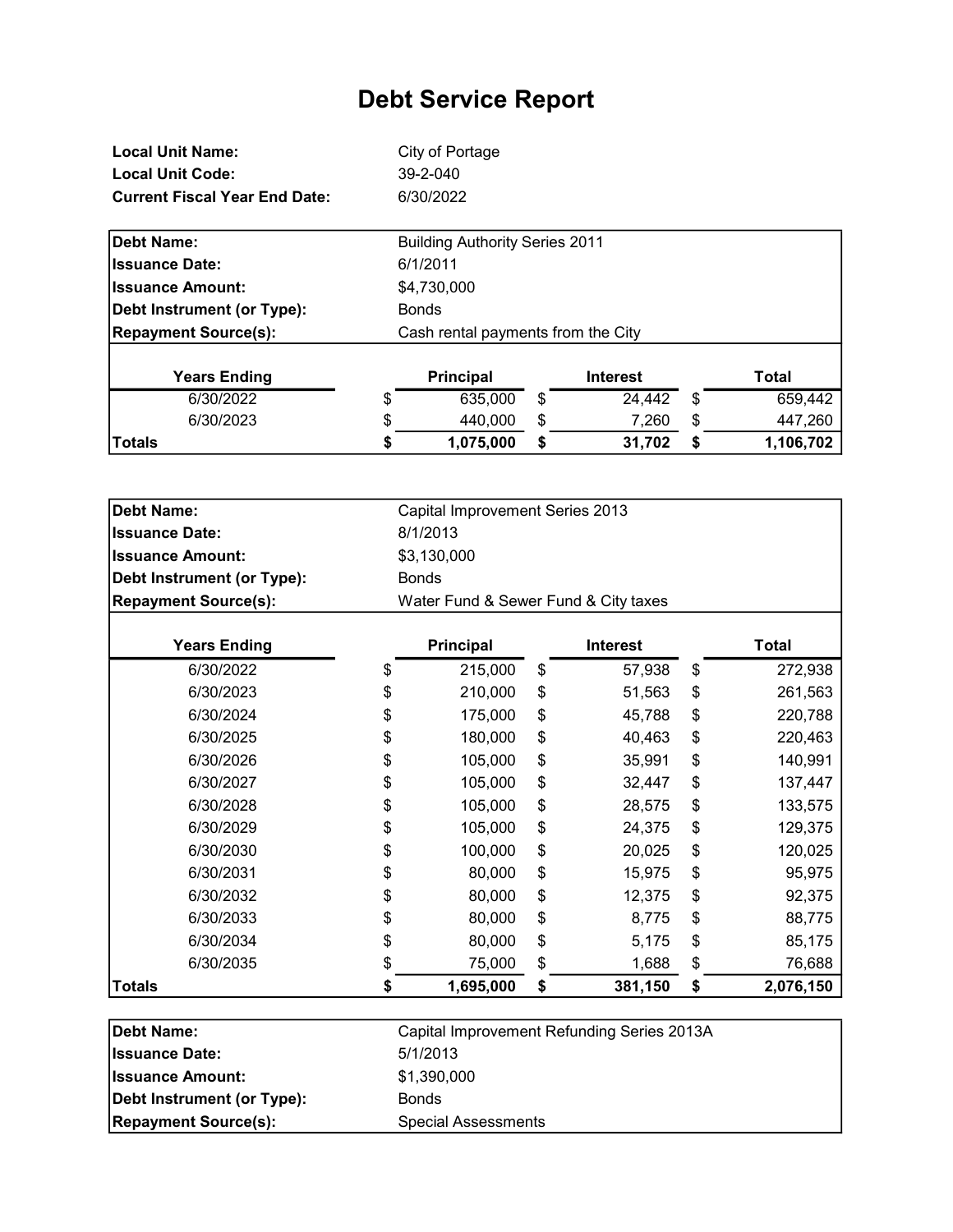| Local Unit Name:                     | City of Portage |
|--------------------------------------|-----------------|
| <b>Local Unit Code:</b>              | $39 - 2 - 040$  |
| <b>Current Fiscal Year End Date:</b> | 6/30/2022       |

| <b>Years Ending</b> | <b>Principal</b> |    | <b>Interest</b> |    | Total   |
|---------------------|------------------|----|-----------------|----|---------|
| 6/30/2022           | \$<br>105,000    | \$ | 3,050           | \$ | 108,050 |
| 6/30/2023           | \$<br>۰          | \$ | 1,150           | \$ | 1,150   |
| 6/30/2024           | \$<br>100,000    | \$ | 150             | \$ | 100,150 |
| Totals              | 205,000          | S  | 4,350           | S  | 209,350 |

| <b>Debt Name:</b>           | Capital Improvement Series 2013B |                                      |    |                 |    |              |
|-----------------------------|----------------------------------|--------------------------------------|----|-----------------|----|--------------|
| <b>Issuance Date:</b>       | 6/12/2013                        |                                      |    |                 |    |              |
| <b>Issuance Amount:</b>     | \$4,385,000                      |                                      |    |                 |    |              |
| Debt Instrument (or Type):  | <b>Bonds</b>                     |                                      |    |                 |    |              |
| <b>Repayment Source(s):</b> |                                  | Water Fund & Sewer Fund & City taxes |    |                 |    |              |
| <b>Years Ending</b>         |                                  | <b>Principal</b>                     |    | <b>Interest</b> |    | <b>Total</b> |
| 6/30/2022                   | \$                               | 330,000                              | \$ | 31,850          | \$ | 361,850      |
| 6/30/2023                   | \$                               | 315,000                              | \$ | 26,855          | \$ | 341,855      |
| 6/30/2024                   | \$                               | 300,000                              | \$ | 21,710          | \$ | 321,710      |
| 6/30/2025                   | \$                               | 300,000                              | \$ | 16,010          | \$ | 316,010      |
| 6/30/2026                   | \$                               | 290,000                              | \$ | 9,745           | \$ | 299,745      |
| 6/30/2027                   | \$                               | 285,000                              | \$ | 3,278           | \$ | 288,278      |
| Totals                      | \$                               | 1,820,000                            | \$ | 109,448         | \$ | 1,929,448    |

| <b>Debt Name:</b>                 | Capital Improvement Refunding Series 2014 |                  |    |                 |    |         |
|-----------------------------------|-------------------------------------------|------------------|----|-----------------|----|---------|
| <b>Issuance Date:</b>             | 1/1/2015                                  |                  |    |                 |    |         |
| <b>Issuance Amount:</b>           |                                           | \$1,600,000      |    |                 |    |         |
| <b>Debt Instrument (or Type):</b> |                                           | <b>Bonds</b>     |    |                 |    |         |
| <b>Repayment Source(s):</b>       | <b>Water Fund</b>                         |                  |    |                 |    |         |
| <b>Years Ending</b>               |                                           | <b>Principal</b> |    | <b>Interest</b> |    | Total   |
| 6/30/2022                         | \$                                        | 80,000           | \$ | 36,100          | \$ | 116,100 |
| 6/30/2023                         | \$                                        | 80,000           | \$ | 33,700          | \$ | 113,700 |
| 6/30/2024                         | \$                                        | 80,000           | \$ | 31,300          | \$ | 111,300 |
| 6/30/2025                         | \$                                        | 80,000           | \$ | 28,900          | \$ | 108,900 |
| 6/30/2026                         | \$                                        | 80,000           | \$ | 26,500          | \$ | 106,500 |
| 6/30/2027                         | \$                                        | 80,000           | \$ | 24,100          | \$ | 104,100 |
| 6/30/2028                         | \$                                        | 80,000           | \$ | 21,700          | \$ | 101,700 |
| 6/30/2029                         | \$                                        | 80,000           | \$ | 19,300          | \$ | 99,300  |
| 6/30/2030                         | \$                                        | 80,000           | \$ | 16,900          | \$ | 96,900  |
| 6/30/2031                         | \$                                        | 80,000           | \$ | 14,500          | \$ | 94,500  |
| 6/30/2032                         | \$                                        | 80,000           | \$ | 12,000          | \$ | 92,000  |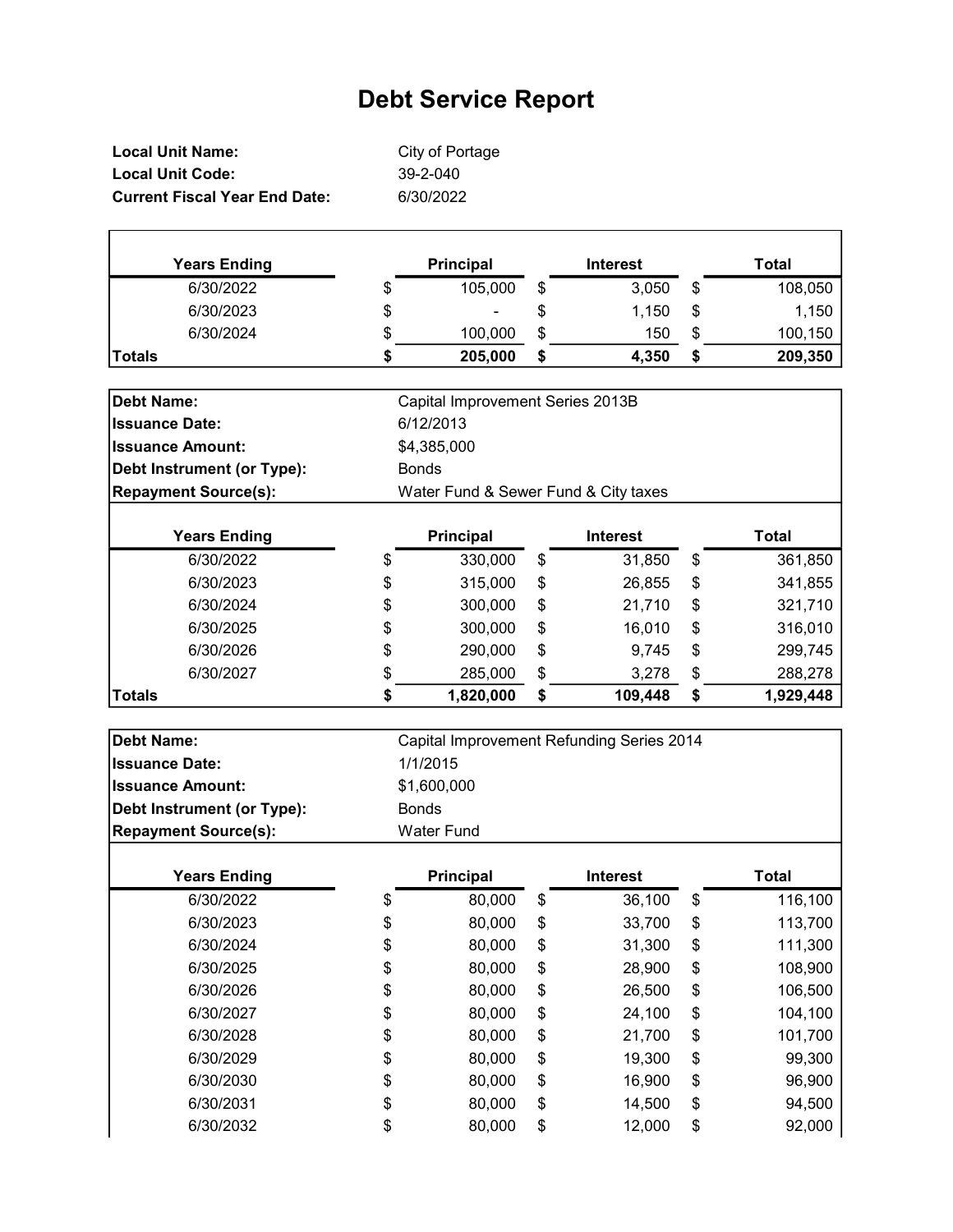| <b>Local Unit Name:</b>              |                | City of Portage |             |              |
|--------------------------------------|----------------|-----------------|-------------|--------------|
| <b>Local Unit Code:</b>              | $39 - 2 - 040$ |                 |             |              |
| <b>Current Fiscal Year End Date:</b> |                | 6/30/2022       |             |              |
| 6/30/2033                            | S              | 80.000          | \$<br>9.400 | \$<br>89,400 |
| 6/30/2034                            | \$             | 80,000          | \$<br>6.750 | \$<br>86,750 |

| 6/30/2034     | \$<br>80,000 | S  | 6,750   | \$<br>86,750    |
|---------------|--------------|----|---------|-----------------|
| 6/30/2035     | \$<br>80,000 | \$ | 4.050   | \$<br>84,050    |
| 6/30/2036     | \$<br>80,000 | \$ | 1.350   | 81,350          |
| <b>Totals</b> | 1,200,000    | \$ | 286,550 | \$<br>1,486,550 |

| Debt Name:                  | Capital Improvement Refunding Series 2015A |
|-----------------------------|--------------------------------------------|
| <b>Issuance Date:</b>       | 5/1/2015                                   |
| <b>Issuance Amount:</b>     | \$6,040,000                                |
| Debt Instrument (or Type):  | <b>Bonds</b>                               |
| <b>Repayment Source(s):</b> | Water Fund & Sewer Fund & City taxes       |
|                             |                                            |

| <b>Years Ending</b> |    | <b>Principal</b> | <b>Interest</b> | Total           |
|---------------------|----|------------------|-----------------|-----------------|
| 6/30/2022           | \$ | 470,000          | \$<br>95,700    | \$<br>565,700   |
| 6/30/2023           | \$ | 460,000          | \$<br>81,750    | \$<br>541,750   |
| 6/30/2024           | \$ | 455,000          | \$<br>68,025    | \$<br>523,025   |
| 6/30/2025           | \$ | 425,000          | \$<br>54,825    | \$<br>479,825   |
| 6/30/2026           | \$ | 415,000          | \$<br>42,225    | \$<br>457,225   |
| 6/30/2027           | \$ | 405,000          | \$<br>29,925    | \$<br>434,925   |
| 6/30/2028           | \$ | 400,000          | \$<br>17,850    | \$<br>417,850   |
| 6/30/2029           | \$ | 395,000          | \$<br>5,925     | \$<br>400,925   |
| <b>Totals</b>       | S  | 3,425,000        | \$<br>396,225   | \$<br>3,821,225 |

| <b>Debt Name:</b>                 | Capital Improvement Refunding Series 2015B |                                      |    |                 |    |           |
|-----------------------------------|--------------------------------------------|--------------------------------------|----|-----------------|----|-----------|
| <b>Issuance Date:</b>             |                                            | 7/1/2015                             |    |                 |    |           |
| <b>Issuance Amount:</b>           |                                            | \$6,555,000                          |    |                 |    |           |
| <b>Debt Instrument (or Type):</b> |                                            | <b>Bonds</b>                         |    |                 |    |           |
| <b>Repayment Source(s):</b>       |                                            | Water Fund & Sewer Fund & City taxes |    |                 |    |           |
|                                   |                                            |                                      |    |                 |    |           |
| <b>Years Ending</b>               |                                            | <b>Principal</b>                     |    | <b>Interest</b> |    | Total     |
| 6/30/2022                         | \$                                         | 415,000                              | \$ | 90,225          | \$ | 505,225   |
| 6/30/2023                         | \$                                         | 415,000                              | \$ | 77,775          | \$ | 492,775   |
| 6/30/2024                         | \$                                         | 410,000                              | \$ | 65,400          | \$ | 475,400   |
| 6/30/2025                         | \$                                         | 405,000                              | \$ | 53,175          | \$ | 458,175   |
| 6/30/2026                         | \$                                         | 400,000                              | \$ | 41,100          | \$ | 441,100   |
| 6/30/2027                         | \$                                         | 395,000                              | \$ | 29,175          | \$ | 424,175   |
| 6/30/2028                         | \$                                         | 390,000                              | \$ | 17,400          | \$ | 407,400   |
| 6/30/2029                         | \$                                         | 385,000                              | \$ | 5,775           | \$ | 390,775   |
| <b>Totals</b>                     | \$                                         | 3,215,000                            | \$ | 380,025         | \$ | 3,595,025 |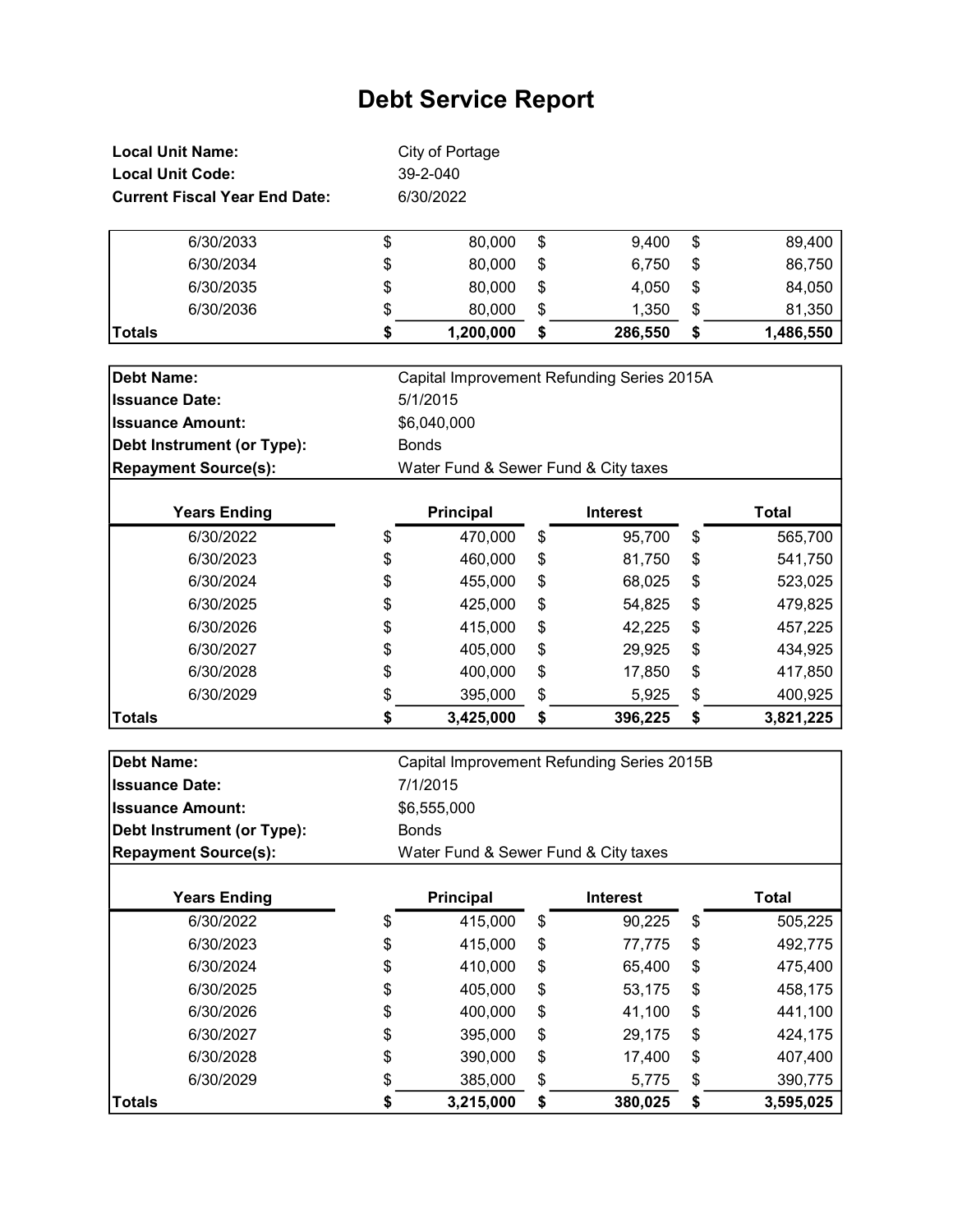| Local Unit Name:                     | City of Portage |
|--------------------------------------|-----------------|
| Local Unit Code:                     | $39 - 2 - 040$  |
| <b>Current Fiscal Year End Date:</b> | 6/30/2022       |

| <b>Debt Name:</b>           | Capital Improvement Refunding Series 2015C |                  |    |                 |     |           |
|-----------------------------|--------------------------------------------|------------------|----|-----------------|-----|-----------|
| <b>Issuance Date:</b>       |                                            | 10/1/2015        |    |                 |     |           |
| <b>Issuance Amount:</b>     |                                            | \$11,630,000     |    |                 |     |           |
| Debt Instrument (or Type):  | <b>Bonds</b>                               |                  |    |                 |     |           |
| <b>Repayment Source(s):</b> | Water Fund & Sewer Funds                   |                  |    |                 |     |           |
|                             |                                            |                  |    |                 |     |           |
| <b>Years Ending</b>         |                                            | <b>Principal</b> |    | <b>Interest</b> |     | Total     |
| 6/30/2022                   | \$                                         | 1,415,000        | \$ | 158,625         | \$  | 1,573,625 |
| 6/30/2023                   | \$                                         | 1,520,000        | \$ | 114,600         | \$  | 1,634,600 |
| 6/30/2024                   | \$                                         | 1.315.000        | \$ | 72.075          | \$. | 1.387.075 |

| <b>Years Ending</b> |    | <b>Principal</b> | <b>Interest</b> |    | Total     |
|---------------------|----|------------------|-----------------|----|-----------|
| 6/30/2022           | \$ | 1,415,000        | \$<br>158,625   | \$ | 1,573,625 |
| 6/30/2023           | \$ | 1,520,000        | \$<br>114,600   | \$ | 1,634,600 |
| 6/30/2024           | \$ | 1,315,000        | \$<br>72,075    | \$ | 1,387,075 |
| 6/30/2025           | \$ | 1,045,000        | \$<br>36,675    | \$ | 1,081,675 |
| 6/30/2026           | \$ | 700,000          | \$<br>10,500    | \$ | 710,500   |
| Totals              | S  | 5,995,000        | \$<br>392,475   | S  | 6,387,475 |

| <b>Debt Name:</b>           | Capital Improvement New Projects & Refunding Series 2016 |              |    |         |    |           |
|-----------------------------|----------------------------------------------------------|--------------|----|---------|----|-----------|
| <b>Issuance Date:</b>       | 5/1/2016                                                 |              |    |         |    |           |
| <b>Issuance Amount:</b>     |                                                          | \$2,985,000  |    |         |    |           |
| Debt Instrument (or Type):  |                                                          | <b>Bonds</b> |    |         |    |           |
| <b>Repayment Source(s):</b> | Water Fund & Sewer Fund & City taxes                     |              |    |         |    |           |
| <b>Years Ending</b>         | Principal<br><b>Total</b><br><b>Interest</b>             |              |    |         |    |           |
| 6/30/2022                   | \$                                                       | 225,000      | \$ | 37,600  | \$ | 262,600   |
| 6/30/2023                   | \$                                                       | 230,000      | \$ | 33,050  | \$ | 263,050   |
| 6/30/2024                   | \$                                                       | 225,000      | \$ | 28,500  | \$ | 253,500   |
| 6/30/2025                   | \$                                                       | 225,000      | \$ | 24,000  | \$ | 249,000   |
| 6/30/2026                   | \$                                                       | 215,000      | \$ | 19,600  | \$ | 234,600   |
| 6/30/2027                   | \$                                                       | 210,000      | \$ | 15,350  | \$ | 225,350   |
| 6/30/2028                   | \$                                                       | 155,000      | \$ | 11,700  | \$ | 166,700   |
| 6/30/2029                   | \$                                                       | 155,000      | \$ | 8,600   | \$ | 163,600   |
| 6/30/2030                   | \$                                                       | 150,000      | \$ | 5,550   | \$ | 155,550   |
| 6/30/2031                   | \$                                                       | 15,000       | \$ | 3,825   | \$ | 18,825    |
| 6/30/2032                   | \$                                                       | 20,000       | \$ | 3,300   | \$ | 23,300    |
| 6/30/2033                   | \$                                                       | 20,000       | \$ | 2,700   | \$ | 22,700    |
| 6/30/2034                   | \$                                                       | 20,000       | \$ | 2,100   | \$ | 22,100    |
| 6/30/2035                   | \$                                                       | 20,000       | \$ | 1,500   | \$ | 21,500    |
| 6/30/2036                   | \$                                                       | 20,000       | \$ | 900     | \$ | 20,900    |
| 6/30/2037                   | \$                                                       | 20,000       | \$ | 300     | \$ | 20,300    |
| <b>Totals</b>               | \$                                                       | 1,925,000    | \$ | 198,575 | \$ | 2,123,575 |

Debt Name:

Capital Improvement New Projects & Refunding Series 2017

 $\mathbf l$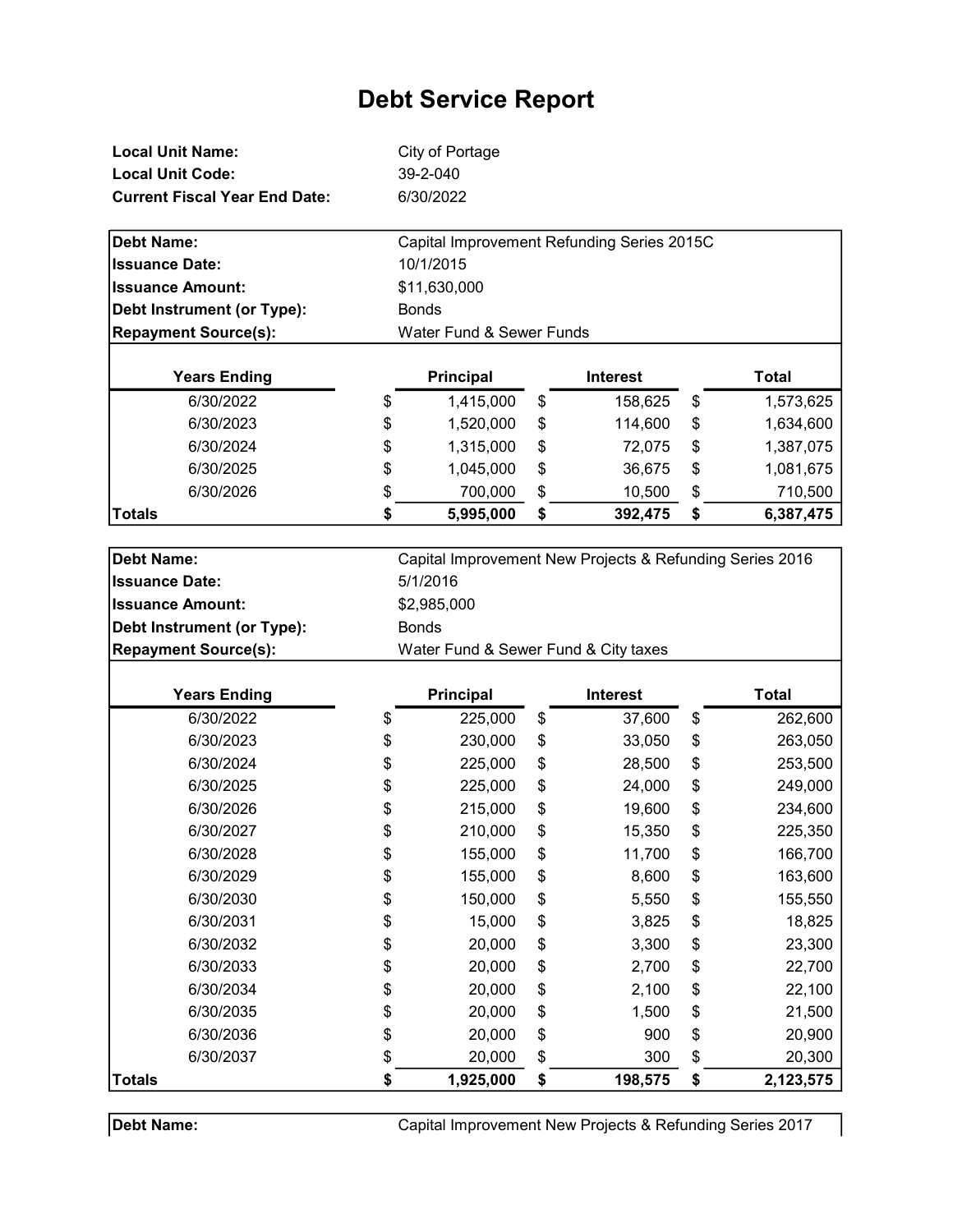| Local Unit Name:                     | City of Portage |
|--------------------------------------|-----------------|
| <b>Local Unit Code:</b>              | 39-2-040        |
| <b>Current Fiscal Year End Date:</b> | 6/30/2022       |

| $M = 1.1$                   | Data a baile in | $1 - 4 - 1 - 1$ | T - 4 - L |
|-----------------------------|-----------------|-----------------|-----------|
| <b>Repayment Source(s):</b> | City taxes      |                 |           |
| Debt Instrument (or Type):  | <b>Bonds</b>    |                 |           |
| <b>Issuance Amount:</b>     | \$3,570,000     |                 |           |
| <b>Issuance Date:</b>       | 5/1/2016        |                 |           |

| <b>Years Ending</b> | <b>Principal</b> | <b>Interest</b> | <b>Total</b>    |
|---------------------|------------------|-----------------|-----------------|
| 6/30/2022           | \$<br>285,000    | \$<br>72,875    | \$<br>357,875   |
| 6/30/2023           | \$<br>285,000    | \$<br>67,175    | \$<br>352,175   |
| 6/30/2024           | \$<br>175,000    | \$<br>61,475    | \$<br>236,475   |
| 6/30/2025           | \$<br>175,000    | \$<br>57,975    | \$<br>232,975   |
| 6/30/2026           | \$<br>180,000    | \$<br>54,475    | \$<br>234,475   |
| 6/30/2027           | \$<br>180,000    | \$<br>49,075    | \$<br>229,075   |
| 6/30/2028           | \$<br>180,000    | \$<br>43,675    | \$<br>223,675   |
| 6/30/2029           | \$<br>125,000    | \$<br>38,275    | \$<br>163,275   |
| 6/30/2030           | \$<br>125,000    | \$<br>34,525    | \$<br>159,525   |
| 6/30/2031           | \$<br>125,000    | \$<br>30,775    | \$<br>155,775   |
| 6/30/2032           | \$<br>125,000    | \$<br>27,025    | \$<br>152,025   |
| 6/30/2033           | \$<br>125,000    | \$<br>23,275    | \$<br>148,275   |
| 6/30/2034           | \$<br>125,000    | \$<br>19,525    | \$<br>144,525   |
| 6/30/2035           | \$<br>125,000    | \$<br>15,775    | \$<br>140,775   |
| 6/30/2036           | \$<br>130,000    | \$<br>12,025    | \$<br>142,025   |
| 6/30/2037           | 130,000          | \$<br>8,125     | \$<br>138,125   |
| 6/30/2038           | \$<br>130,000    | \$<br>4,062     | \$<br>134,062   |
| Totals              | 2,725,000        | \$<br>620,112   | \$<br>3,345,112 |

| <b>Debt Name:</b>           |              | Capital Improvement New Projects & Refunding Series 2019 |    |                 |    |         |  |  |
|-----------------------------|--------------|----------------------------------------------------------|----|-----------------|----|---------|--|--|
| <b>Issuance Date:</b>       |              | 6/27/2019                                                |    |                 |    |         |  |  |
| <b>Issuance Amount:</b>     |              | \$4,805,000                                              |    |                 |    |         |  |  |
| Debt Instrument (or Type):  | <b>Bonds</b> |                                                          |    |                 |    |         |  |  |
| <b>Repayment Source(s):</b> |              | City taxes                                               |    |                 |    |         |  |  |
|                             |              |                                                          |    |                 |    |         |  |  |
| <b>Years Ending</b>         |              | <b>Principal</b>                                         |    | <b>Interest</b> |    | Total   |  |  |
| 6/30/2022                   | \$           | 190,000                                                  | \$ | 128,900         | \$ | 318,900 |  |  |
| 6/30/2023                   | \$           | 195,000                                                  | \$ | 125,050         | \$ | 320,050 |  |  |
| 6/30/2024                   | \$           | 195,000                                                  | \$ | 121,150         | \$ | 316,150 |  |  |
| 6/30/2025                   | \$           | 200,000                                                  | \$ | 117,200         | \$ | 317,200 |  |  |
| 6/30/2026                   | \$           | 205,000                                                  | \$ | 112,125         | \$ | 317,125 |  |  |
| 6/30/2027                   | \$           | 210,000                                                  | \$ | 105,900         | \$ | 315,900 |  |  |
| 6/30/2028                   | \$           | 220,000                                                  | \$ | 99,450          | \$ | 319,450 |  |  |
| 6/30/2029                   | \$           | 225,000                                                  | \$ | 92,775          | \$ | 317,775 |  |  |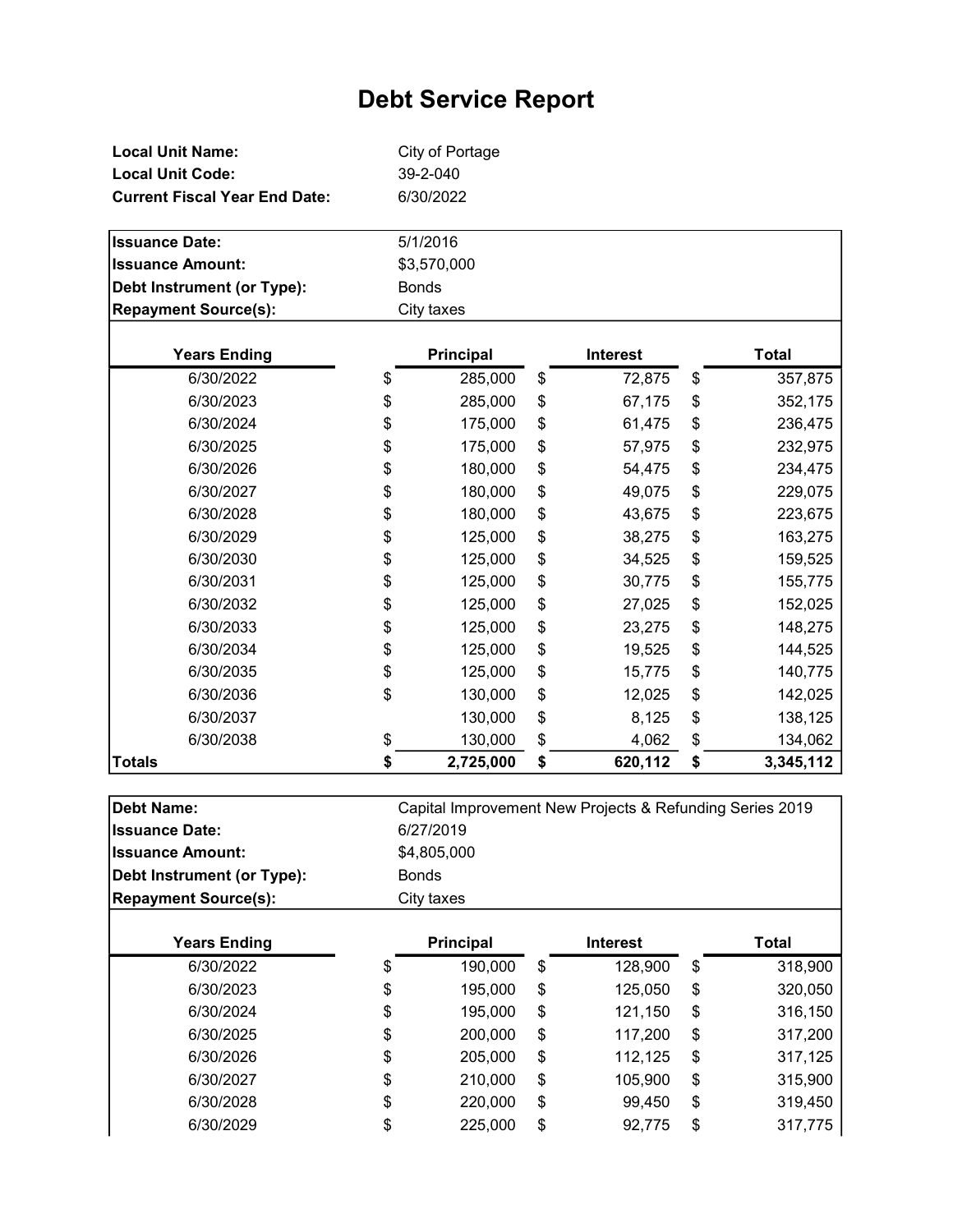| <b>Local Unit Name:</b>              | City of Portage |
|--------------------------------------|-----------------|
| <b>Local Unit Code:</b>              | 39-2-040        |
| <b>Current Fiscal Year End Date:</b> | 6/30/2022       |

| Totals |           | \$<br>4,620,000 | \$<br>1,421,700 | \$<br>6,041,700 |
|--------|-----------|-----------------|-----------------|-----------------|
|        | 6/30/2040 | \$<br>315,000   | \$<br>4,725     | \$<br>319,725   |
|        | 6/30/2039 | \$<br>305,000   | \$<br>14,025    | \$<br>319,025   |
|        | 6/30/2038 | \$<br>295,000   | \$<br>23,025    | \$<br>318,025   |
|        | 6/30/2037 | \$<br>285,000   | \$<br>31,725    | \$<br>316,725   |
|        | 6/30/2036 | \$<br>280,000   | \$<br>40,200    | \$<br>320,200   |
|        | 6/30/2035 | \$<br>270,000   | \$<br>48,450    | \$<br>318,450   |
|        | 6/30/2034 | \$<br>260,000   | \$<br>56,400    | \$<br>316,400   |
|        | 6/30/2033 | \$<br>255,000   | \$<br>64,125    | \$<br>319,125   |
|        | 6/30/2032 | \$<br>245,000   | \$<br>71,625    | \$<br>316,625   |
|        | 6/30/2031 | \$<br>240,000   | \$<br>78,900    | \$<br>318,900   |
|        | 6/30/2030 | \$<br>230,000   | \$<br>85,950    | \$<br>315,950   |

| Debt Name:                  | Downtown Development Authority Refunding Bonds 2018 |                        |    |                 |               |
|-----------------------------|-----------------------------------------------------|------------------------|----|-----------------|---------------|
| <b>Issuance Date:</b>       |                                                     | 12/13/2018             |    |                 |               |
| <b>Issuance Amount:</b>     |                                                     | \$1,740,000            |    |                 |               |
| Debt Instrument (or Type):  | <b>Bonds</b>                                        |                        |    |                 |               |
| <b>Repayment Source(s):</b> |                                                     | Tax increment revenues |    |                 |               |
|                             |                                                     |                        |    |                 |               |
| <b>Years Ending</b>         |                                                     | <b>Principal</b>       |    | <b>Interest</b> | Total         |
| 6/30/2022                   | \$                                                  | 280,000                | \$ | 32,549          | \$<br>312,549 |
|                             |                                                     |                        |    |                 |               |
| 6/30/2023                   | \$                                                  | 300,000                | \$ | 25,017          | \$<br>325,017 |
| 6/30/2024                   | \$                                                  | 310,000                | \$ | 16,947          | \$<br>326,947 |

| Dahi Mamar       |   |                |   | Dountaure Douglapmant Authority Defunding Dendo 2012 |   |                |
|------------------|---|----------------|---|------------------------------------------------------|---|----------------|
|                  |   |                |   |                                                      |   |                |
| <b>Totals</b>    |   | 1,210,000      |   | 83.121                                               |   | l.293.121      |
| <u>UIUUILULU</u> | w | <u>ulu.uuu</u> | ັ | v.vvv                                                | w | <u>ozu.uuu</u> |

| <b>Years Ending</b>         | <b>Principal</b>       | <b>Interest</b>                                     | Total |
|-----------------------------|------------------------|-----------------------------------------------------|-------|
| <b>Repayment Source(s):</b> | Tax increment revenues |                                                     |       |
| Debt Instrument (or Type):  | <b>Bonds</b>           |                                                     |       |
| <b>Issuance Amount:</b>     | \$2,595,000            |                                                     |       |
| <b>Issuance Date:</b>       | 3/1/2012               |                                                     |       |
| Debt Name:                  |                        | Downtown Development Authority Refunding Bonds 2012 |       |

| <b>Years Ending</b> |    | <b>Principal</b> | <b>Interest</b> |    | Total     |
|---------------------|----|------------------|-----------------|----|-----------|
| 6/30/2022           | \$ | 310,000          | \$<br>28,769    | \$ | 338,769   |
| 6/30/2023           | \$ | 175,000          | \$<br>23,094    | \$ | 198,094   |
| 6/30/2024           | \$ | 180,000          | \$<br>18,656    | \$ | 198,656   |
| 6/30/2025           | \$ | 185,000          | \$<br>13,978    | \$ | 198,978   |
| 6/30/2026           | \$ | 190,000          | \$<br>8,700     | \$ | 198,700   |
| 6/30/2027           | \$ | 195,000          | \$<br>2,925     | \$ | 197,925   |
| Totals              | S  | 1,235,000        | \$<br>96,122    | S  | 1,331,122 |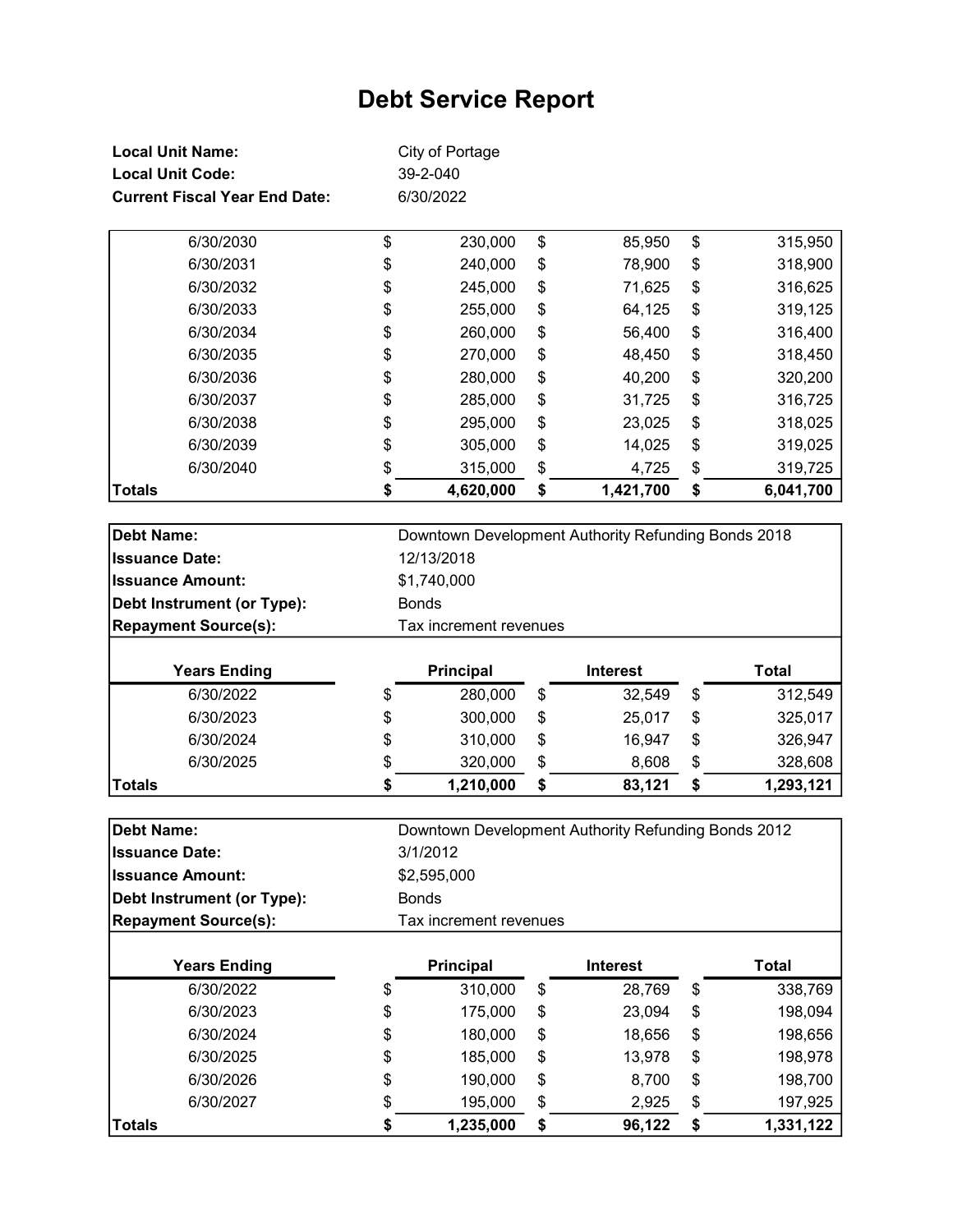| Local Unit Name:                     | City of Portage |
|--------------------------------------|-----------------|
| Local Unit Code:                     | 39-2-040        |
| <b>Current Fiscal Year End Date:</b> | 6/30/2022       |

| <b>Debt Name:</b>           | General Obligation Refunding Bonds 2010 |                                      |    |                                                    |    |              |
|-----------------------------|-----------------------------------------|--------------------------------------|----|----------------------------------------------------|----|--------------|
| <b>Issuance Date:</b>       | 4/1/2010                                |                                      |    |                                                    |    |              |
| <b>Issuance Amount:</b>     | \$2,575,000                             |                                      |    |                                                    |    |              |
| Debt Instrument (or Type):  | <b>Bonds</b>                            |                                      |    |                                                    |    |              |
| <b>Repayment Source(s):</b> |                                         | Water Fund & Sewer Fund & City taxes |    |                                                    |    |              |
|                             |                                         |                                      |    |                                                    |    |              |
| <b>Years Ending</b>         |                                         | <b>Principal</b>                     |    | <b>Interest</b>                                    |    | <b>Total</b> |
| 6/30/2022                   | \$                                      | 105,000                              | \$ | 6,028                                              | \$ | 111,028      |
| 6/30/2023                   | \$                                      | 110,000                              | \$ | 2,063                                              | \$ | 112,063      |
| <b>Totals</b>               | \$                                      | 215,000                              | \$ | 8,091                                              | \$ | 223,091      |
|                             |                                         |                                      |    |                                                    |    |              |
| <b>Debt Name:</b>           |                                         |                                      |    | Local Development Finance Authority Refunding 2014 |    |              |
| <b>Issuance Date:</b>       |                                         | 12/1/2014                            |    |                                                    |    |              |
| <b>Issuance Amount:</b>     |                                         | \$2,150,000                          |    |                                                    |    |              |
| Debt Instrument (or Type):  | <b>Bonds</b>                            |                                      |    |                                                    |    |              |
| <b>Repayment Source(s):</b> |                                         | Tax increment revenues               |    |                                                    |    |              |
| <b>Years Ending</b>         |                                         | Principal                            |    | <b>Interest</b>                                    |    | <b>Total</b> |
| 6/30/2022                   | \$                                      | 205,000                              | \$ | 32,970                                             | \$ | 237,970      |
| 6/30/2023                   | \$                                      | 200,000                              | \$ | 28,255                                             | \$ | 228,255      |
| 6/30/2024                   | \$                                      | 200,000                              | \$ | 23,255                                             | \$ | 223,255      |
| 6/30/2025                   | \$                                      | 195,000                              | \$ | 17,955                                             | \$ | 212,955      |
| 6/30/2026                   | \$                                      | 210,000                              | \$ | 12,495                                             | \$ | 222,495      |
| 6/30/2027                   | \$                                      | 210,000                              | \$ | 6,405                                              | \$ | 216,405      |
| <b>Totals</b>               | \$                                      | 1,220,000                            | \$ | 121,335                                            | \$ | 1,341,335    |
|                             |                                         |                                      |    |                                                    |    |              |
| <b>Debt Name:</b>           |                                         |                                      |    | Local Development Finance Authority Refunding 2015 |    |              |
| <b>Issuance Date:</b>       |                                         | 12/1/2015                            |    |                                                    |    |              |
| <b>Issuance Amount:</b>     |                                         | \$2,725,000                          |    |                                                    |    |              |
| Debt Instrument (or Type):  | <b>Bonds</b>                            |                                      |    |                                                    |    |              |
| <b>Repayment Source(s):</b> |                                         | Tax increment revenues               |    |                                                    |    |              |
| <b>Years Ending</b>         |                                         | <b>Principal</b>                     |    | <b>Interest</b>                                    |    | <b>Total</b> |
| 6/30/2022                   | \$                                      | 215,000                              | \$ | 60,092                                             | \$ | 275,092      |
| 6/30/2023                   | \$                                      | 210,000                              | \$ | 53,641                                             | \$ | 263,641      |
| 6/30/2024                   | \$                                      | 205,000                              | \$ | 47,341                                             | \$ | 252,341      |
| 6/30/2025                   | \$                                      | 200,000                              | \$ | 40,935                                             | \$ | 240,935      |
| 6/30/2026                   | \$                                      | 195,000                              | \$ | 34,435                                             | \$ | 229,435      |
| 6/30/2027                   | \$                                      | 190,000                              | \$ | 27,610                                             | \$ | 217,610      |
|                             |                                         |                                      |    |                                                    |    |              |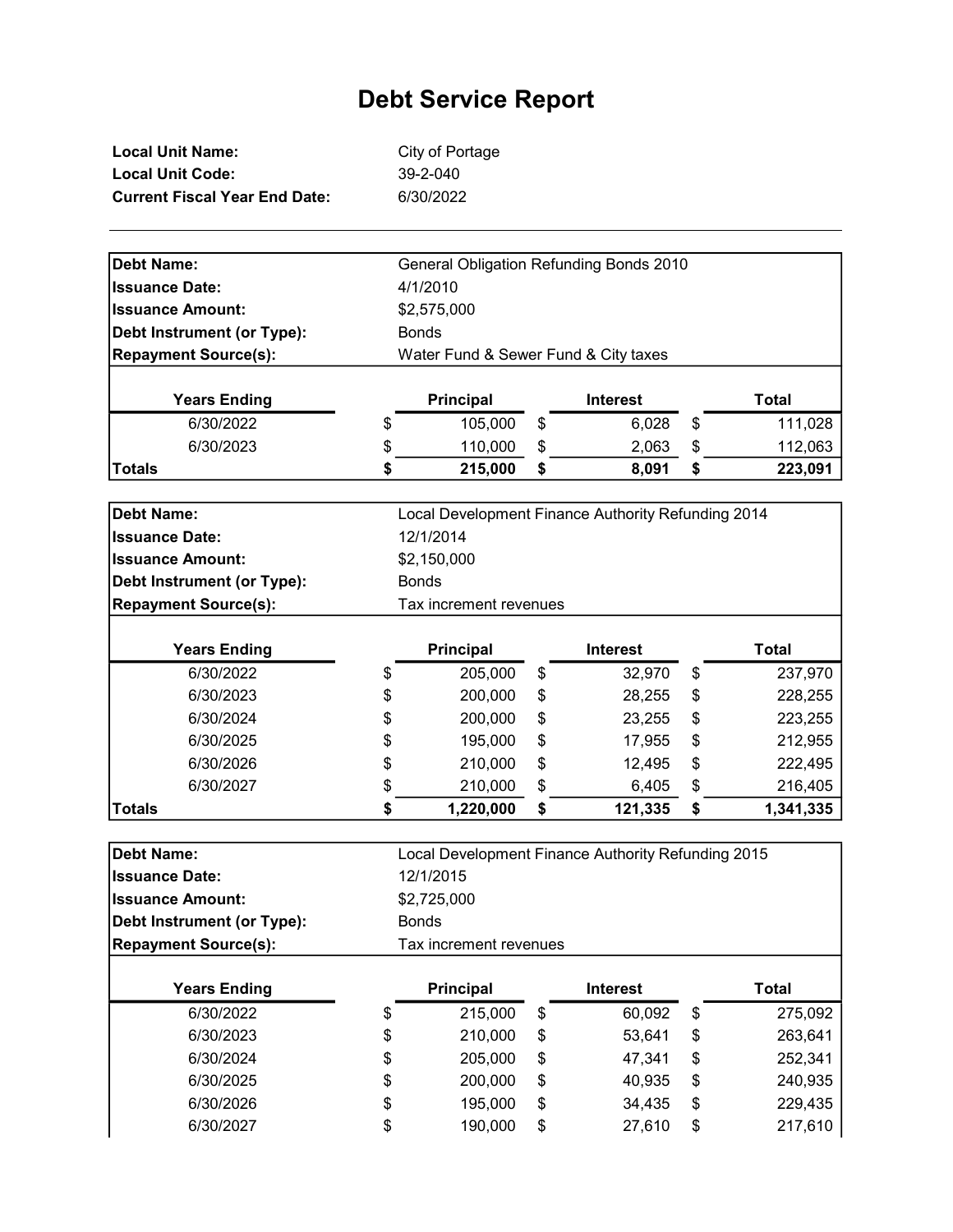| <b>Local Unit Name:</b>              | City of Portage            |                                                          |                 |
|--------------------------------------|----------------------------|----------------------------------------------------------|-----------------|
| <b>Local Unit Code:</b>              | 39-2-040                   |                                                          |                 |
| <b>Current Fiscal Year End Date:</b> | 6/30/2022                  |                                                          |                 |
| 6/30/2028                            | \$<br>185,000              | \$<br>20,723                                             | \$<br>205,723   |
| 6/30/2029                            | \$<br>175,000              | \$<br>13,600                                             | \$<br>188,600   |
| 6/30/2030                            | \$<br>165,000              | \$<br>6,600                                              | \$<br>171,600   |
| <b>Totals</b>                        | \$<br>1,740,000            | \$<br>304,977                                            | \$<br>2,044,977 |
| <b>Debt Name:</b>                    |                            |                                                          |                 |
|                                      |                            | Michigan Transportation Fund Refunding Bonds Series 2010 |                 |
| <b>Issuance Date:</b>                | 3/1/2010                   |                                                          |                 |
| <b>Issuance Amount:</b>              | \$6,680,000                |                                                          |                 |
| Debt Instrument (or Type):           | <b>Bonds</b>               |                                                          |                 |
| <b>Repayment Source(s):</b>          | Act 51 revenues            |                                                          |                 |
| <b>Years Ending</b>                  | Principal                  | <b>Interest</b>                                          | <b>Total</b>    |
| 6/30/2022                            | \$<br>350,000              | \$<br>6,125                                              | \$<br>356,125   |
| <b>Totals</b>                        | \$<br>350,000              | \$<br>6,125                                              | \$<br>356,125   |
|                                      |                            |                                                          |                 |
| <b>Debt Name:</b>                    |                            | Capital Improvement Refunding Bonds 2020C                |                 |
| <b>Issuance Date:</b>                | 12/16/2020                 |                                                          |                 |
| <b>Issuance Amount:</b>              | \$963,843                  |                                                          |                 |
| Debt Instrument (or Type):           | <b>Bonds</b>               |                                                          |                 |
| <b>Repayment Source(s):</b>          | <b>Special Assessments</b> |                                                          |                 |
| <b>Years Ending</b>                  | <b>Principal</b>           | <b>Interest</b>                                          | <b>Total</b>    |
| 6/30/2022                            | \$<br>63,249               | \$<br>15,382                                             | \$<br>78,631    |
| 6/30/2023                            | \$<br>61,630               | \$<br>14,351                                             | \$<br>75,981    |
| 6/30/2024                            | \$<br>65,522               | \$<br>13,302                                             | \$<br>78,824    |
| 6/30/2025                            | \$<br>64,046               | \$<br>12,233                                             | \$<br>76,279    |
| 6/30/2026                            | \$<br>67,545               | \$<br>11,148                                             | \$<br>78,693    |
| 6/30/2027                            | \$<br>65,869               | \$<br>10,047                                             | \$<br>75,916    |
| 6/30/2028                            | \$<br>69,166               | \$<br>8,933                                              | \$<br>78,099    |
| 6/30/2029                            | \$<br>67,057               | \$<br>7,809                                              | \$<br>74,866    |
| 6/30/2030                            | \$<br>69,914               | \$<br>6,679                                              | \$<br>76,593    |
| 6/30/2031                            | \$<br>72,567               | \$<br>5,504                                              | \$<br>78,071    |
| 6/30/2032                            | \$<br>70,015               | \$<br>4,327                                              | \$<br>74,342    |
| 6/30/2033                            | \$<br>72,232               | \$<br>3,154                                              | \$<br>75,386    |
| 6/30/2034                            | \$<br>79,224               | \$<br>1,904                                              | \$<br>81,128    |
| 6/30/2035                            | \$<br>75,807               | \$<br>625                                                | \$<br>76,432    |
| <b>Totals</b>                        | \$<br>963,843              | \$<br>115,400                                            | \$<br>1,079,243 |

Debt Name:

Capital Improvement Refunding Series 2020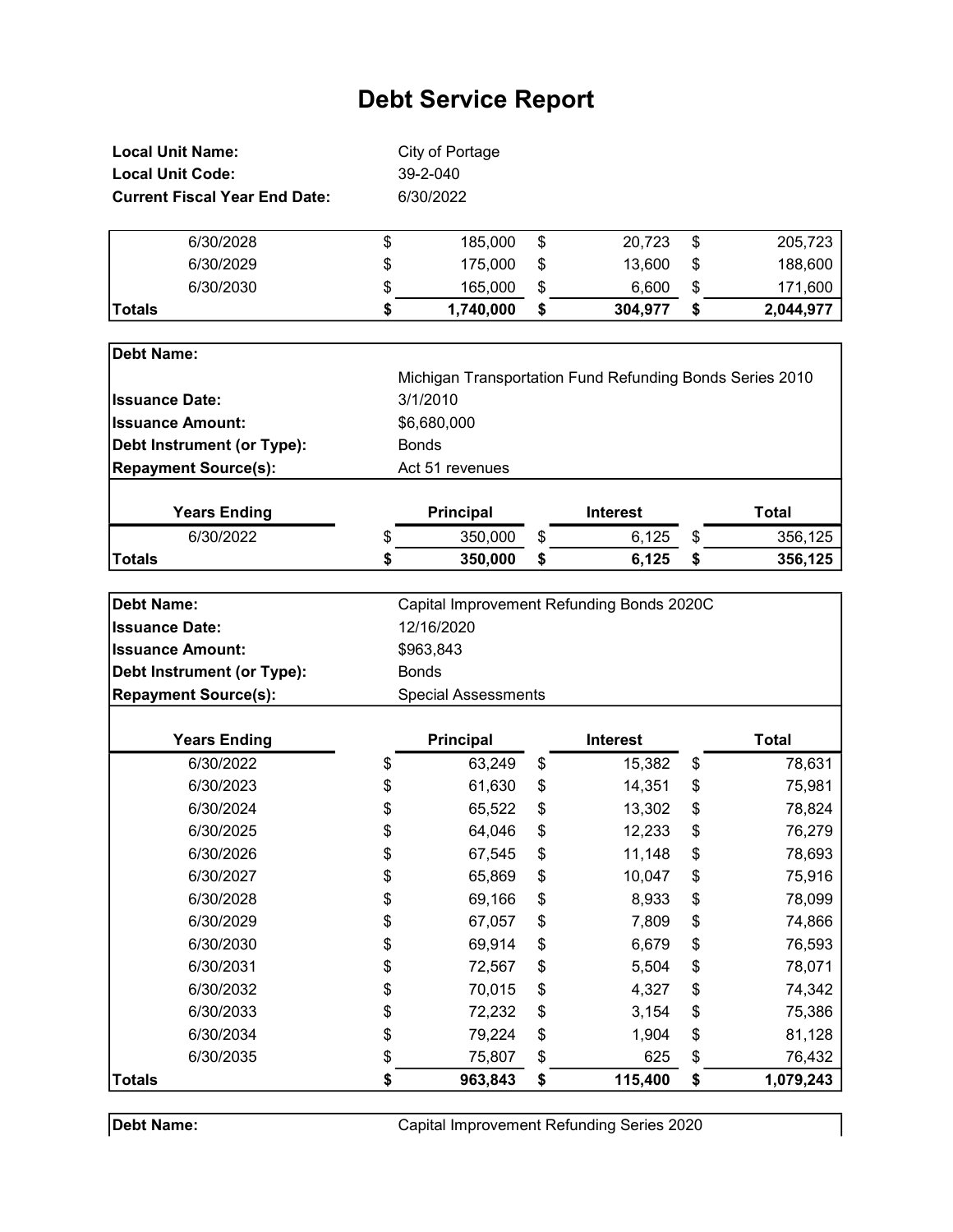| Local Unit Name:                     | City of Portage |
|--------------------------------------|-----------------|
| <b>Local Unit Code:</b>              | 39-2-040        |
| <b>Current Fiscal Year End Date:</b> | 6/30/2022       |

| <b>Issuance Date:</b>       | 4/2/2020                             |                 |                 |
|-----------------------------|--------------------------------------|-----------------|-----------------|
| <b>Issuance Amount:</b>     | \$4,500,000                          |                 |                 |
| Debt Instrument (or Type):  | <b>Bonds</b>                         |                 |                 |
| <b>Repayment Source(s):</b> | Water Fund & Sewer Fund & City taxes |                 |                 |
|                             |                                      |                 |                 |
| <b>Years Ending</b>         | Principal                            | <b>Interest</b> | Total           |
| 6/30/2022                   | \$<br>1,000,000                      | \$<br>40,400    | \$<br>1,040,400 |
| 6/30/2023                   | \$<br>975,000                        | \$<br>30,426    | \$<br>1,005,426 |
| 6/30/2024                   | \$<br>930,000                        | \$<br>20,806    | \$<br>950,806   |
| 6/30/2025                   | \$<br>740,000                        | \$<br>12,373    | \$<br>752,373   |
| 6/30/2026                   | \$<br>730,000                        | \$<br>4,949     | \$<br>734,949   |
| 6/30/2027                   | \$<br>125,000                        | \$<br>631       | \$<br>125,631   |
| Totals                      | \$<br>4,500,000                      | \$<br>109,585   | \$<br>4,609,585 |

| Debt Name:                  | Capital Improvement Series 2020 |
|-----------------------------|---------------------------------|
| <b>Issuance Date:</b>       | 5/6/2020                        |
| <b>Issuance Amount:</b>     | \$7,555,000                     |
| Debt Instrument (or Type):  | <b>Bonds</b>                    |
| <b>Repayment Source(s):</b> | City Taxes                      |

| <b>Years Ending</b> | <b>Principal</b> | <b>Interest</b> | <b>Total</b>     |
|---------------------|------------------|-----------------|------------------|
| 6/30/2022           | \$<br>130,000    | \$<br>282,600   | \$<br>412,600    |
| 6/30/2023           | \$<br>350,000    | \$<br>270,600   | \$<br>620,600    |
| 6/30/2024           | \$<br>370,000    | \$<br>252,600   | \$<br>622,600    |
| 6/30/2025           | \$<br>325,000    | \$<br>235,225   | \$<br>560,225    |
| 6/30/2026           | \$<br>340,000    | \$<br>218,600   | \$<br>558,600    |
| 6/30/2027           | \$<br>360,000    | \$<br>201,100   | \$<br>561,100    |
| 6/30/2028           | \$<br>380,000    | \$<br>182,600   | \$<br>562,600    |
| 6/30/2029           | \$<br>400,000    | \$<br>163,100   | \$<br>563,100    |
| 6/30/2030           | \$<br>415,000    | \$<br>144,800   | \$<br>559,800    |
| 6/30/2031           | \$<br>435,000    | \$<br>127,800   | \$<br>562,800    |
| 6/30/2032           | \$<br>450,000    | \$<br>110,100   | \$<br>560,100    |
| 6/30/2033           | \$<br>470,000    | \$<br>91,700    | \$<br>561,700    |
| 6/30/2034           | \$<br>490,000    | \$<br>72,500    | \$<br>562,500    |
| 6/30/2035           | \$<br>505,000    | \$<br>56,703    | \$<br>561,703    |
| 6/30/2036           | \$<br>515,000    | \$<br>44,591    | \$<br>559,591    |
| 6/30/2037           | \$<br>525,000    | \$<br>32,241    | \$<br>557,241    |
| 6/30/1938           | \$<br>540,000    | \$<br>19,594    | \$<br>559,594    |
| 6/30/1939           | \$<br>555,000    | \$<br>6,590     | \$<br>561,590    |
| <b>Totals</b>       | \$<br>7,555,000  | \$<br>2,513,044 | \$<br>10,068,044 |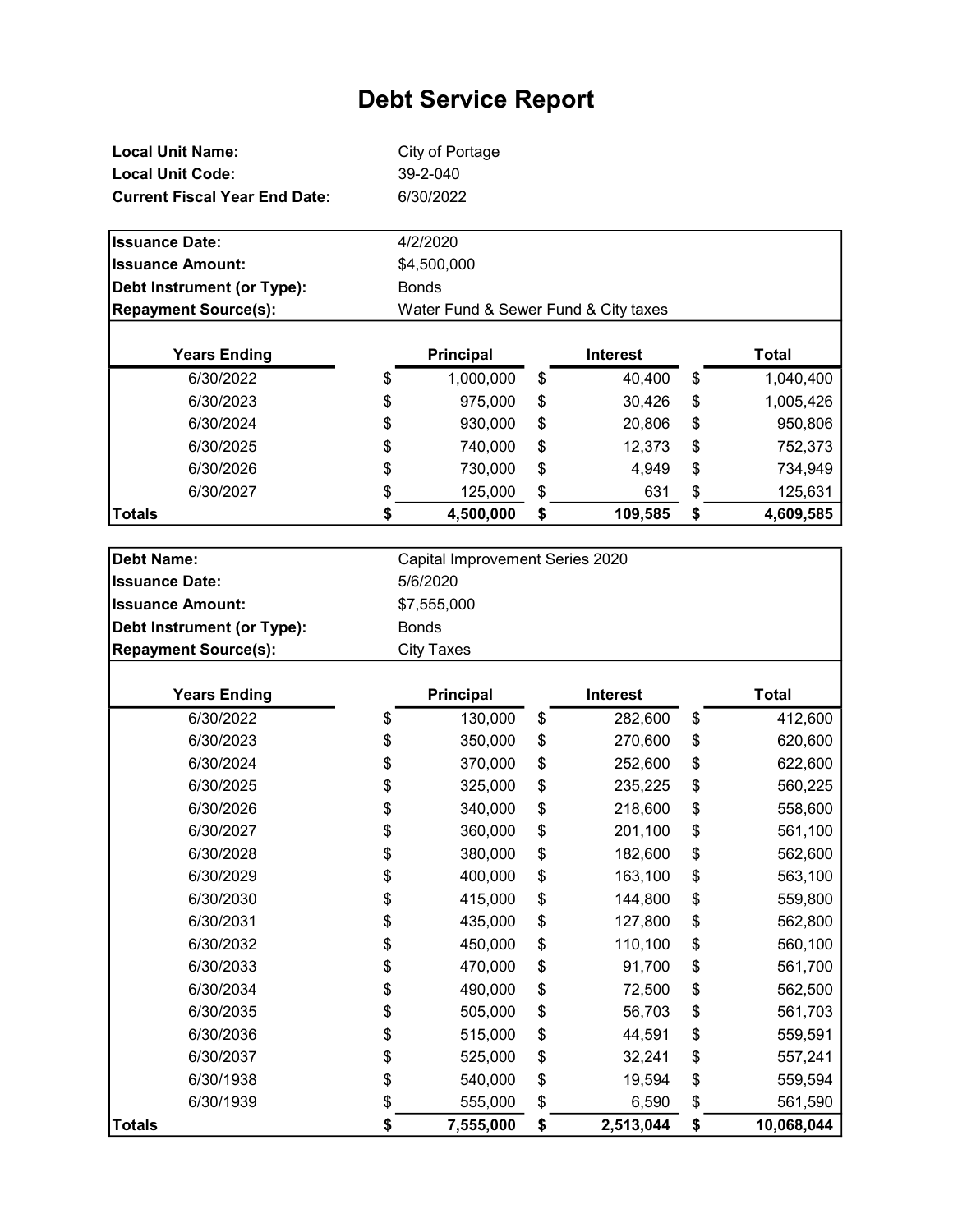| Local Unit Name:                     | City of Portage |
|--------------------------------------|-----------------|
| Local Unit Code:                     | 39-2-040        |
| <b>Current Fiscal Year End Date:</b> | 6/30/2022       |

| <b>Debt Name:</b>                 |                                 |                  |    |                                            |    |              |  |  |  |
|-----------------------------------|---------------------------------|------------------|----|--------------------------------------------|----|--------------|--|--|--|
|                                   | Capital Improvement Series 2021 |                  |    |                                            |    |              |  |  |  |
| <b>Issuance Date:</b>             |                                 | 5/20/2021        |    |                                            |    |              |  |  |  |
| <b>Issuance Amount:</b>           | \$13,685,000<br><b>Bonds</b>    |                  |    |                                            |    |              |  |  |  |
| <b>Debt Instrument (or Type):</b> |                                 |                  |    |                                            |    |              |  |  |  |
| <b>Repayment Source(s):</b>       | <b>City Taxes</b>               |                  |    |                                            |    |              |  |  |  |
| <b>Years Ending</b>               |                                 | <b>Principal</b> |    | <b>Interest</b>                            |    | <b>Total</b> |  |  |  |
| 6/30/2022                         | \$                              |                  | \$ | 244,550                                    | \$ | 244,550      |  |  |  |
| 6/30/2023                         | \$                              | 430,000          | \$ | 427,250                                    | \$ | 857,250      |  |  |  |
| 6/30/2024                         | \$                              | 475,000          | \$ | 404,625                                    | \$ | 879,625      |  |  |  |
| 6/30/2025                         | \$                              | 500,000          | \$ | 380,250                                    | \$ | 880,250      |  |  |  |
| 6/30/2026                         | \$                              | 525,000          | \$ | 354,625                                    | \$ | 879,625      |  |  |  |
| 6/30/2027                         | \$                              | 550,000          | \$ | 327,750                                    | \$ | 877,750      |  |  |  |
| 6/30/2028                         | \$                              | 580,000          | \$ | 299,500                                    | \$ | 879,500      |  |  |  |
| 6/30/2029                         | \$                              | 610,000          | \$ | 269,750                                    | \$ | 879,750      |  |  |  |
| 6/30/2030                         | \$                              | 640,000          | \$ | 238,500                                    | \$ | 878,500      |  |  |  |
| 6/30/2031                         | \$                              | 670,000          | \$ | 209,100                                    | \$ | 879,100      |  |  |  |
| 6/30/2032                         | \$                              | 700,000          | \$ | 185,200                                    | \$ | 885,200      |  |  |  |
| 6/30/2033                         | \$                              | 720,000          | \$ | 163,900                                    | \$ | 883,900      |  |  |  |
| 6/30/2034                         | \$                              | 740,000          | \$ | 142,000                                    | \$ | 882,000      |  |  |  |
| 6/30/2035                         | \$                              | 760,000          | \$ | 123,300                                    | \$ | 883,300      |  |  |  |
| 6/30/2036                         | \$                              | 780,000          | \$ | 107,900                                    | \$ | 887,900      |  |  |  |
| 6/30/2037                         | \$                              | 795,000          | \$ | 92,150                                     | \$ | 887,150      |  |  |  |
| 6/30/2038                         | \$                              | 810,000          | \$ | 76,100                                     | \$ | 886,100      |  |  |  |
| 6/30/2039                         | \$                              | 825,000          | \$ | 59,750                                     | \$ | 884,750      |  |  |  |
| 6/30/2040                         | \$                              | 840,000          | \$ | 43,100                                     | \$ | 883,100      |  |  |  |
| 6/30/2041                         | \$                              | 860,000          | \$ | 26,100                                     | \$ | 886,100      |  |  |  |
| 6/30/2042                         | \$                              | 875,000          | \$ | 8,750                                      | \$ | 883,750      |  |  |  |
| <b>Totals</b>                     | \$                              | 13,685,000       | \$ | 4,184,150                                  | \$ | 17,869,150   |  |  |  |
| <b>Debt Name:</b>                 |                                 |                  |    | Capital Improvement Refunding Series 2021A |    |              |  |  |  |
| <b>Issuance Date:</b>             | 2/25/2021                       |                  |    |                                            |    |              |  |  |  |
| <b>Issuance Amount:</b>           |                                 | \$602,605        |    |                                            |    |              |  |  |  |
| Debt Instrument (or Type):        | <b>Bonds</b>                    |                  |    |                                            |    |              |  |  |  |
| <b>Repayment Source(s):</b>       |                                 | City taxes       |    |                                            |    |              |  |  |  |
|                                   |                                 |                  |    |                                            |    |              |  |  |  |
| <b>Years Ending</b>               |                                 | <b>Principal</b> |    | <b>Interest</b>                            |    | <b>Total</b> |  |  |  |

 $6/30/2022$  \$ 106,000 \$ 8,843 \$ 114,843 6/30/2023 \$ 101,442 \$ 6,465 \$ 107,907